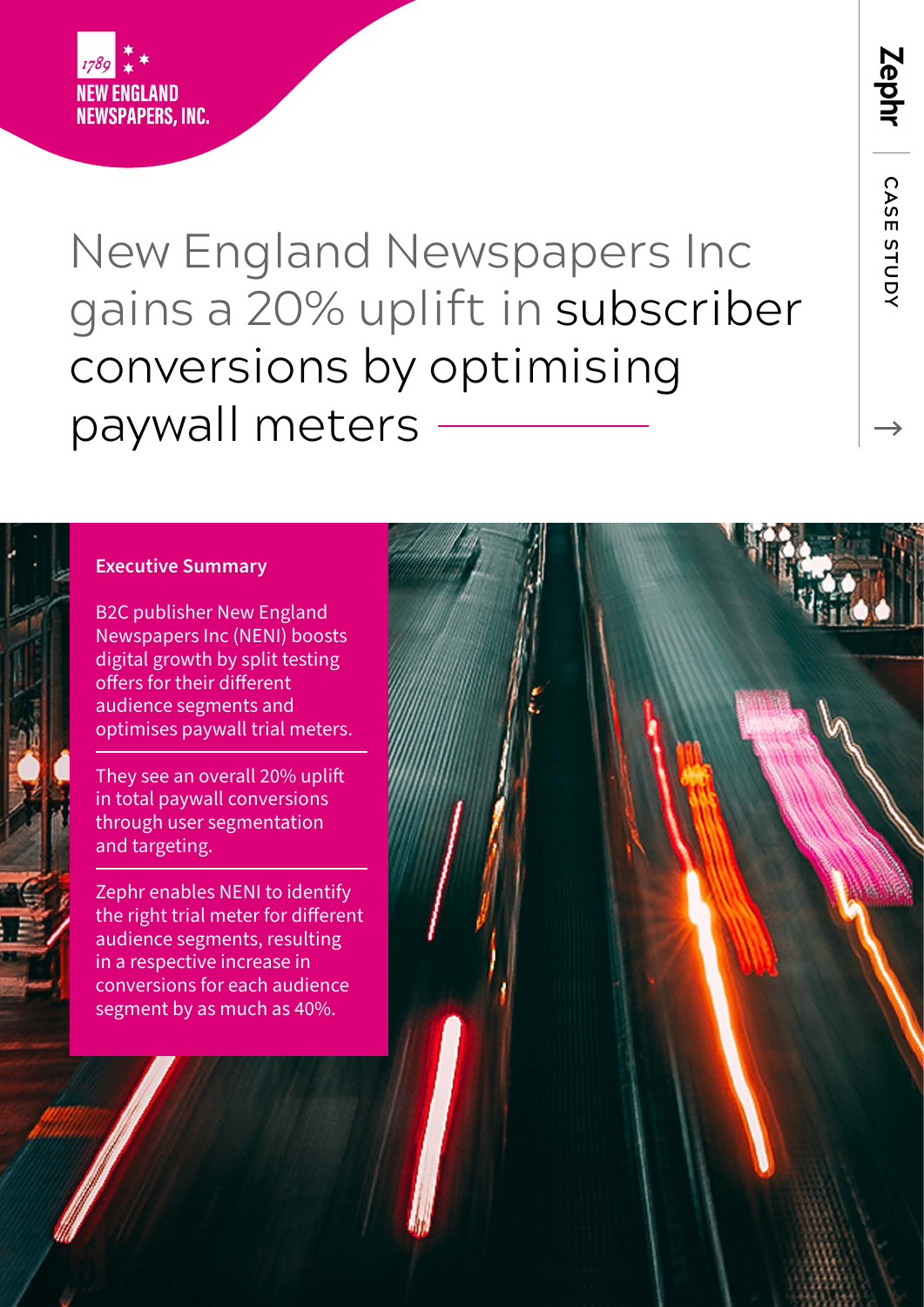

# Introduction

Founded in 1789, locally-owned New England Newspapers Inc publishes the daily newspaper-of-record for 3 New England communities. They have a goal to sustain the highest level of excellence in local journalism for their leading community newspapers.

They regularly see print subscriptions grow 5-8% every summer because of tourism and holiday stays in the

Berkshire area, but in recent years, their strategy has focused on reinventing their digital tech stack to increase year-round digital subscription revenue.

To do this, New England Newspapers Inc made the decision to swap out their existing website CMS, paywalls, and other systems, and curate new registration and paywalls from scratch with Zephr.

## Challenge

Having previously worked with two 'developer heavy' paywall systems, the biggest challenge NENI faced was not having the ability to easily personalise different customer offers. Instead, they had to rely on extensive tech expertise to manually update any changes that were required, resulting in a long and arduous process when it came to switching between offers, and testing different outcomes. That meant weekend sales such as Black Friday deals became complex and took months of planning and preparation due to a lack of automation.

In order to grow online, it was absolutely essential to have the ability to test and optimise new offers quickly to grasp a firm understanding of which were converting best, and for which user segments.

Without this level of understanding, NENI were missing out on potential revenue from users whose needs didn't match their fixed offer. In today's digital world, publishers who stick with a one-size-fits-all approach to their offers rapidly fall behind, as online readers become more accustomed to personalisation and seek products tailored to their needs.

Since there was potential to gain subscription revenue quickly by implementing fast, they needed a solution that could easily integrate with other tech providers they were already working with:

"When considering Zephr for our tech stack, [we had to think about] how all these pieces are going to play together." — Gary Lavariere, Chief Revenue Officer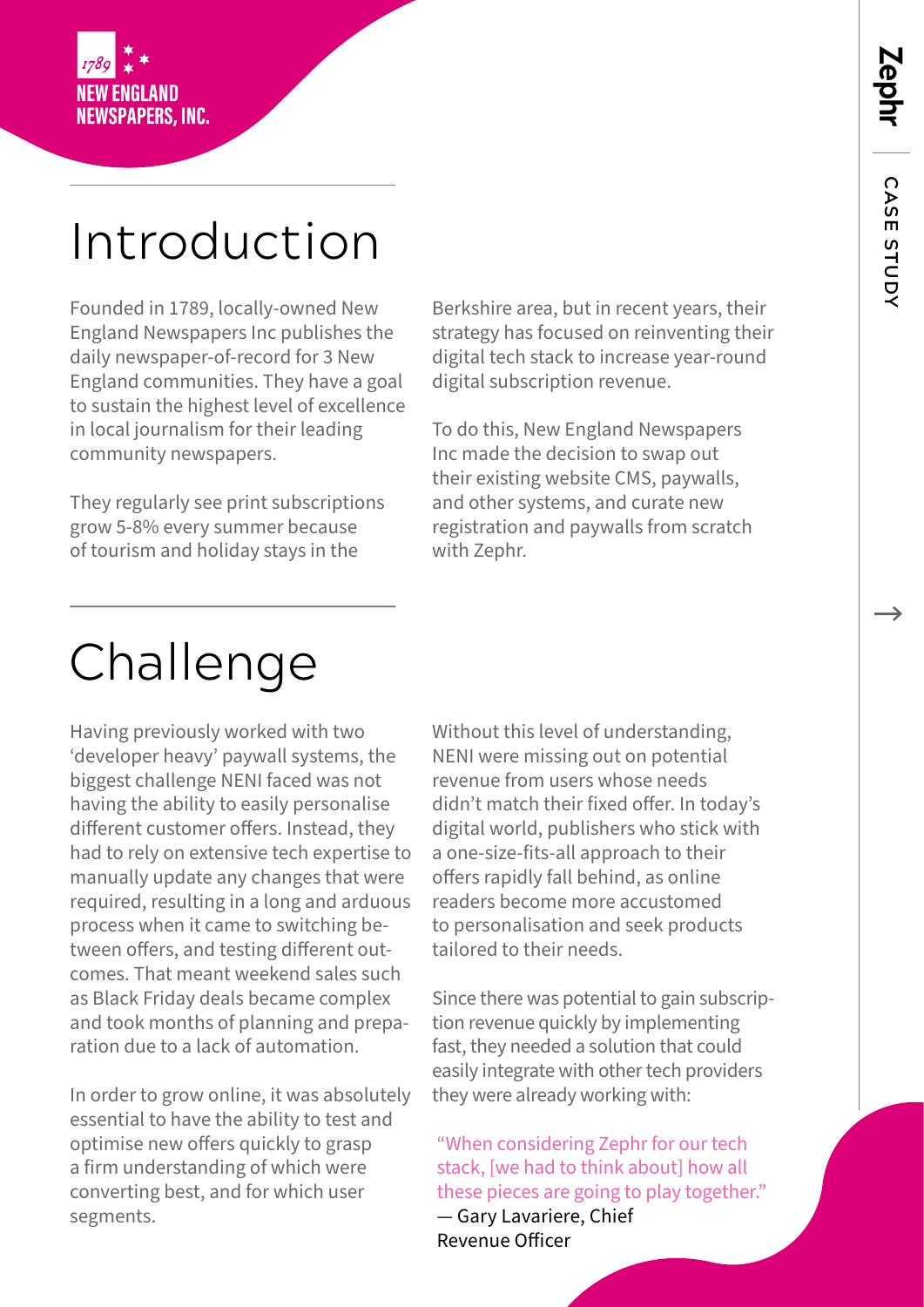**Lephi** 



### Solution

With a small team, NENI required flexible paywalls, without having to invest in extensive tech support or requiring the complexity of writing substantial code.

"Since we aren't a large enterprise, it was very important for [the solution we were looking for] to be cost effective."

— Gary Lavariere, Chief Revenue Officer

That solution was to use Zephr's intuitive user interface and plug-and-play integrations to enable commercial and technical teams to develop powerful subscription relationships and deliver customisable, paywall forms that could easily be swapped out.

Rapid split testing of paywalls in this way enabled New England Newspapers Inc to test new offers, track engagement, and change paywall meters as they saw fit. With this flexibility, New England Newspapers Inc could see which offers were bringing in the most conversions (and which had the best retention).

"Zephr was key to building our new technology stack here at NENI and allowed us to make changes to our decision engine on the fly."

— Gary Lavariere, Chief Revenue Officer